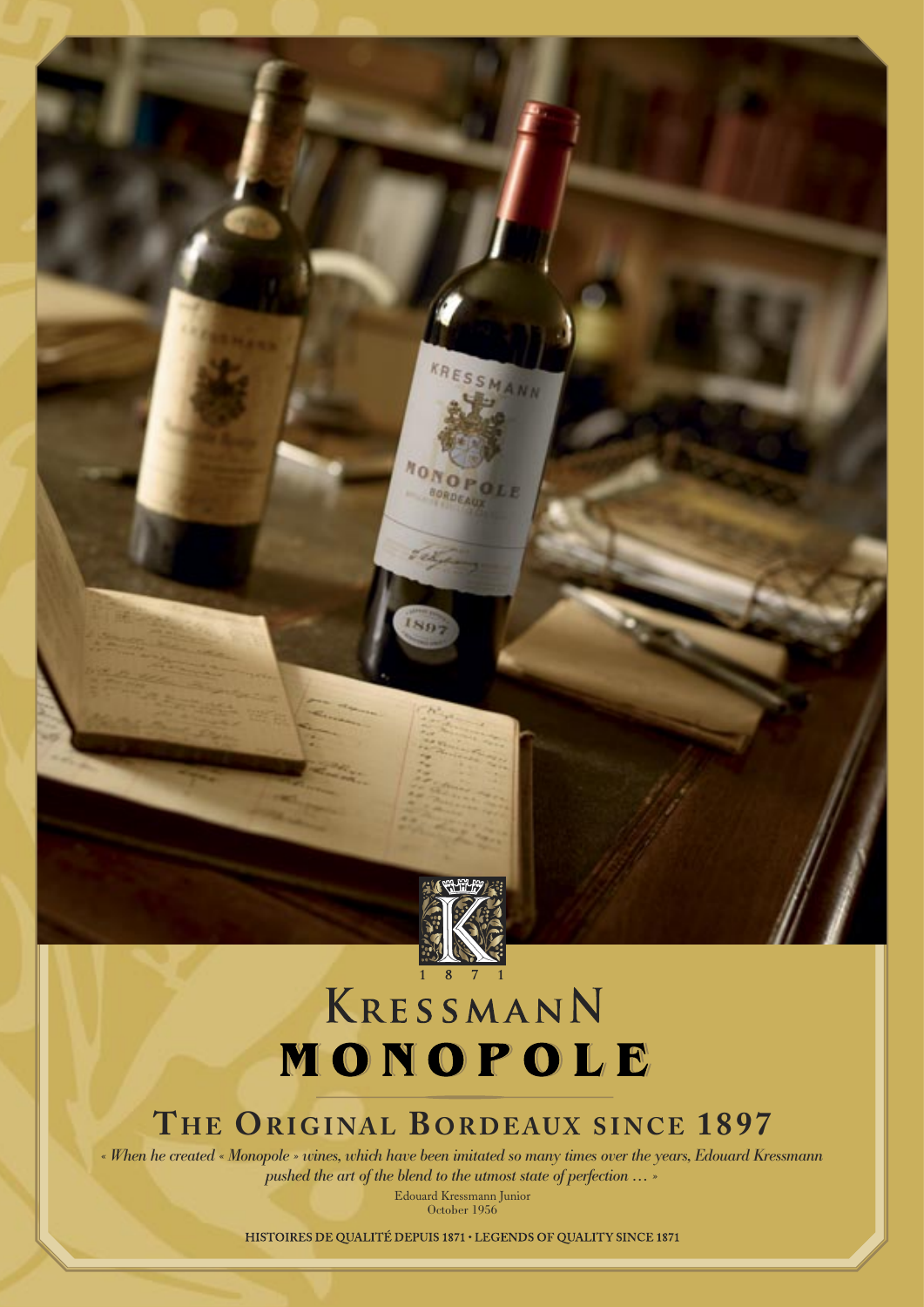## THE ORIGINAL BORDEAUX SINCE 1897 **THE EXISTENCE IS A REPORT OF A SINCE 1897**

*« When he created the famous « Monopole » wines, which have been imitated so many times over the years, Edouard Kressmann pushed the art of the blend to the utmost state of perfection.*

*With his experience and tasting skills, he immediately knew how to judiciously assemble the different components from a selection of noble cru wines from Bordeaux… resulting in consistent quality; so that when choosing a bottle of Kressmann Monopole Rouge, consumers know that… they will be rewarded with excellent quality and great value for money. »*



## **RIGINAL SINCE ONE OF THE VERY FIRST** BORDEAUX BRANDS

Launched in 1892 in London, the Kressmann Monopole Dry brand was officially registered in 1897. It was the creative genius of Edouard Kressmann, a visionary in the art of blending, who drew his inspiration from a speciality that had made his family's fortune in the coffee business. His art was to combine different crus to find the very best blend offering perfect harmony.



## **RIGINAL** SINCE THE BRAND ASSOCIATED WITH **SPECIAL** OCCASIONS

Kressmann Monopole has graced the finest tables, served among others to his Majesty the King of Sweden (Gustave V), Général de Gaulle and French actor, Gérard Philipe. Legend has it that the name was inspired by « Adelina Patti », a famous singer of the time, who at every concert on her tour would request « this little Graves dry wine for which Kressmann held the monopoly ».



## **RIGINAL** DUE TO ITS **DISTINCTIVE** CHARACTER

With the return to the original label and the statement of the date the brand was registered, this label highlights more than 120 years of history and unique blending expertise.

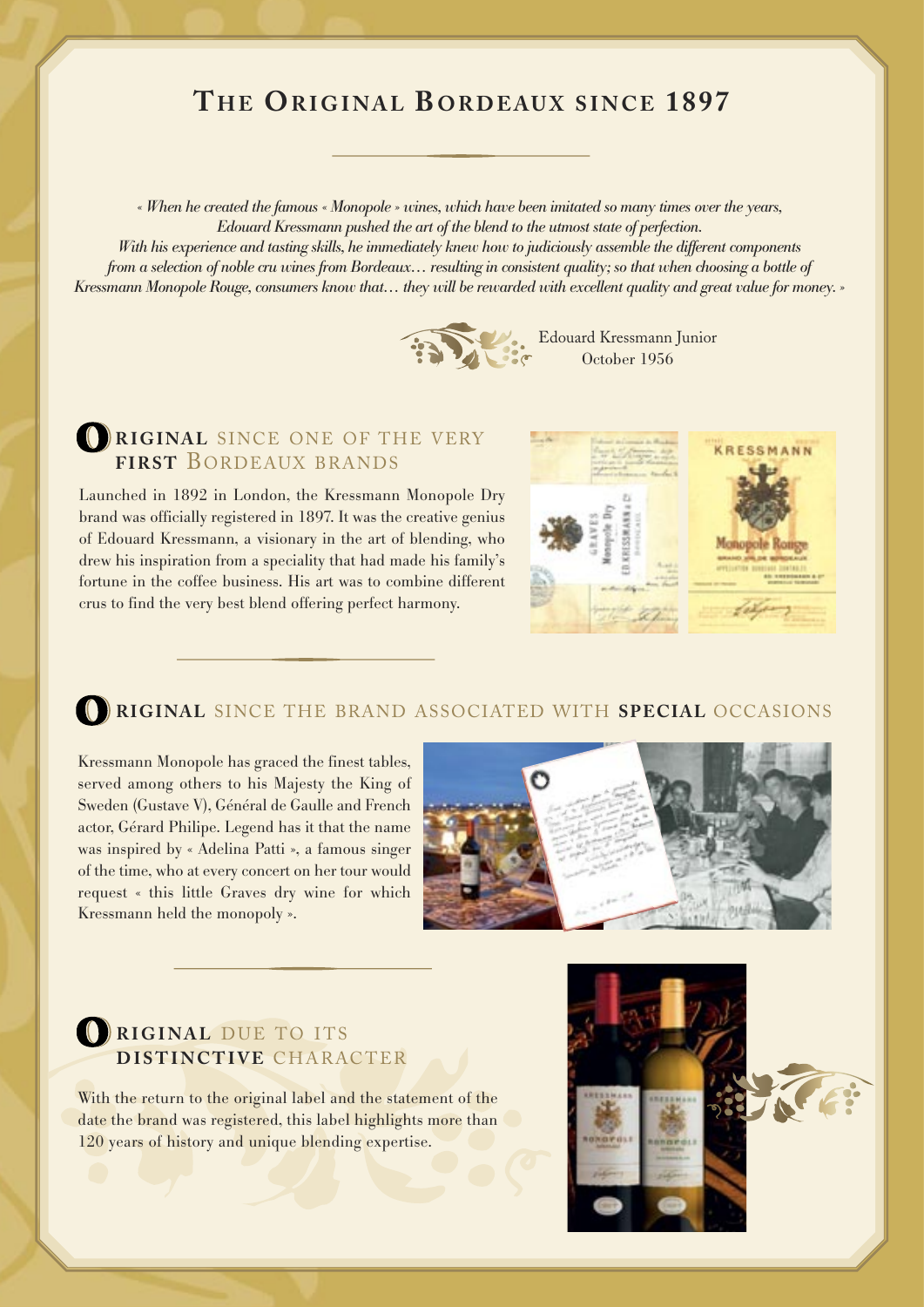# **THE ENERGY SINCE 1897**

## **RIGINAL DUE TO THE INIMITABLE ART OF BLENDING**

Since 1897, Kressmann has acquired years of experience selecting wines from the hugely diverse terroirs that make Bordeaux a truly unique vineyard. Kressmann Monopole is the result of the most judicious selection of wines from a vast palette, seeking the optimum balance between a terroir, a grape variety and a highly skilled grower. Blending is a precise art consisting of combining a number of premium, yet vastly different wines, until achieving perfect harmony. Hundreds of tastings are required every year, and at least 3 tasting experts combine their skills to perpetuate the inimitable style so cherished by its founder.





## **EXEMPLARY HARMONY**

- **A selection of the finest terroirs:** primarily from the terroirs of the « Côtes », which are ideal for creating perfectly ripe Merlot and Cabernet Sauvignon.
- **Always open to new talent and ideas:** to remain inimitable, Kressmann Monopole is always seeking talented growers and the very latest winemaking techniques.
- **Precision ageing like the finest wines:** using a perfectly honed sense of proportion, our winemakers adapt ageing techniques each year, to obtain the perfect balance of finesse and power.

### **Complexity and balance**

**Kressmann Monopole red** is the **perfect balance of fruit and oak character acquired during ageing.** Crimson in colour and tinged with copper, the complex nose offers aromas of red fruits, vanilla and spices. Immediately rounded and powerful, the silky tannins on the finish reflect the ripeness of fruit underpinned by perfectly balanced oak.

*Grape varieties: Merlot, Cabernet Sauvignon and Cabernet Franc*



## **A 100% SAUVIGNON BLANC 100% SAUVIGNON BLANC**

- **A selection of the finest Sauvignon Blanc terroirs:** primarily from the «cool» clay-limestone terroirs to the north of the appellation, particularly suited to growing this varietal.
- **A choice of partners who are Bordeaux white wine experts:** working in close collaboration with growers who over time have developed highly specific, groundbreaking winemaking expertise and techniques.
- **Ageing on the fine lees:** for 5-6 months to maximise the aromatic intensity and create wines with a remarkable bouquet.

### **Freshness and elegance**

**Kressmann Monopole white** attracts consumers with its **pale yellow colour** tinged with bright green glints and **tropical fruit bouquet** and lemon notes. On the palate, **lively character and elegance** combine to create a **well-structured wine, fresh finish.**

*Grape variety: 100% Sauvignon blanc*